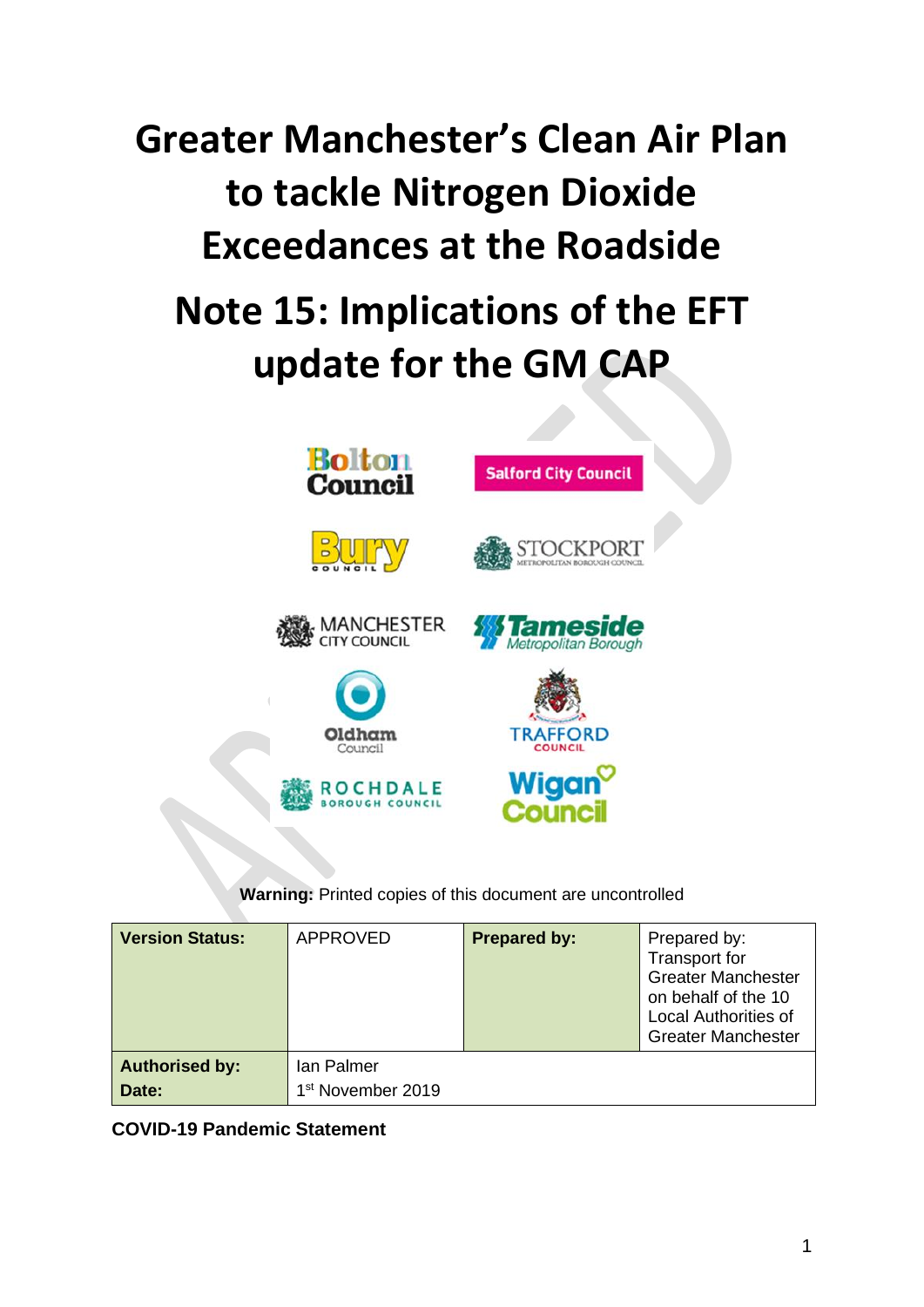This work has not considered the impact of the COVID-19 pandemic. Whilst we are continuing, where possible, to develop the Greater Manchester Clean Air Plan, the pandemic has already had an impact on our ability to keep to the timescales previously indicated and there may be further impacts on timescales as the impact of the pandemic becomes clearer.

We are also mindful of the significant changes that could result from these exceptional times. We know that the transport sector has already been impacted by the pandemic, and government policies to stem its spread. The sector's ability to recover from revenue loss, whilst also being expected to respond to pre-pandemic clean air policy priorities by upgrading to a cleaner fleet, will clearly require further thought and consideration.

The groups most affected by our Clean Air Plan may require different levels of financial assistance than we had anticipated at the time of writing our previous submission to Government.

More broadly, we anticipate that there may be wider traffic and economic impacts that could significantly change the assumptions that sit behind our plans. We have begun to consider the impacts, and have committed to updating the government as the picture becomes clearer over time.

We remain committed to cleaning up Greater Manchester's air. However, given the extraordinary circumstances that will remain for some time, this piece of work remains unfinished until the impact of the COVID-19 pandemic has been fully considered by the Greater Manchester Authorities.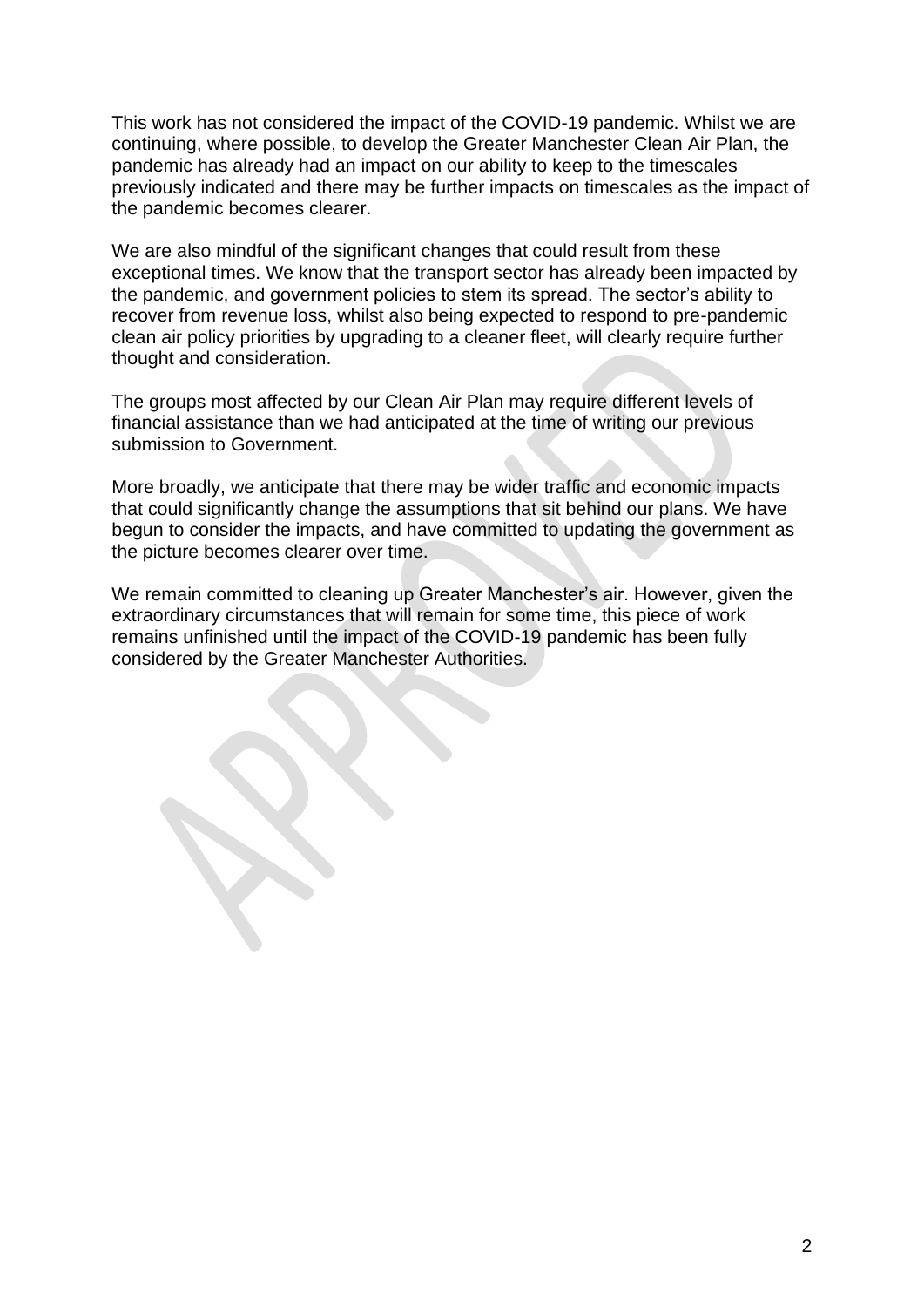#### $\mathbf 1$ **Introduction**

 $1.1$ The purpose of this Note is to describe the implications of the revised Emissions Factor Toolkit (EFT) for the Greater Manchester Clean Air Plan (GM CAP). The analysis has been undertaken by running a sensitivity test to investigate the impacts of changes to the EFT on forecast NOx emission totals from the 2023 OBC do-minimum modelling. The note describes the test and presents the results of the analysis.

#### $2<sup>1</sup>$ **Update to EFT**

- $2.1$ GM's methodology for calculating traffic emissions applies emissions factors derived from the Department for Environment, Food & Rural Affairs (DEFRA) Emission Factor Toolkit (EFT). The air quality modelling for the OBC used outputs from version 8.0 of the software, which was released in November 2017.
- $2.2$ Subsequently, DEFRA released EFT v9.0 aligning the fleet figures in the EFT with those in the most recent Pollution Climate Mapping (PCM) base year projections (2017).
- $2.3$ At the end of May 2019, JAQU issued an update to the toolkit, EFT version 9.1a. This is a non-standard EFT update, which has has been produced for local authorities (LAs) developing Clean Air Plans plans only (and thus is only available on Huddle). This version of EFT contains fleet figures derived from a recent Department for Transport (DfT) project to develop new passenger car fleet projections in light of emerging evidence regarding changes in consumer purchasing behaviour.
- $2.4$ In particular, the update reflects the recent trends in new car sales, which have slowed overall and have also shown a shift away from diesel car purchases and towards petrol and electric cars.
- $2.5$ Updates to the EFT between versions 8.0 and 9.1.a include:
	- Updates to the basic fleet assumptions for 2017-2030 in line with DfT, National Atmospheric Emissions Inventory (NAEI) and Transport for London (TfL) projections:
	- Updates to Euro class compositions for 2017-2030 in line with DfT, NAEI, and TfL data (inclusive of Euro 6 subcategories);
	- Updated fuel scaling factors for Particulate Matter (PM); and
	- An update of the basic fleet split assumptions and Euro class compositions for passenger cars for 2017-2030 in line with the latest DfT figures for the projected split (by vkms) of diesel, petrol and electric cars.
- $2.6$ The updated tools also include several additional user options including: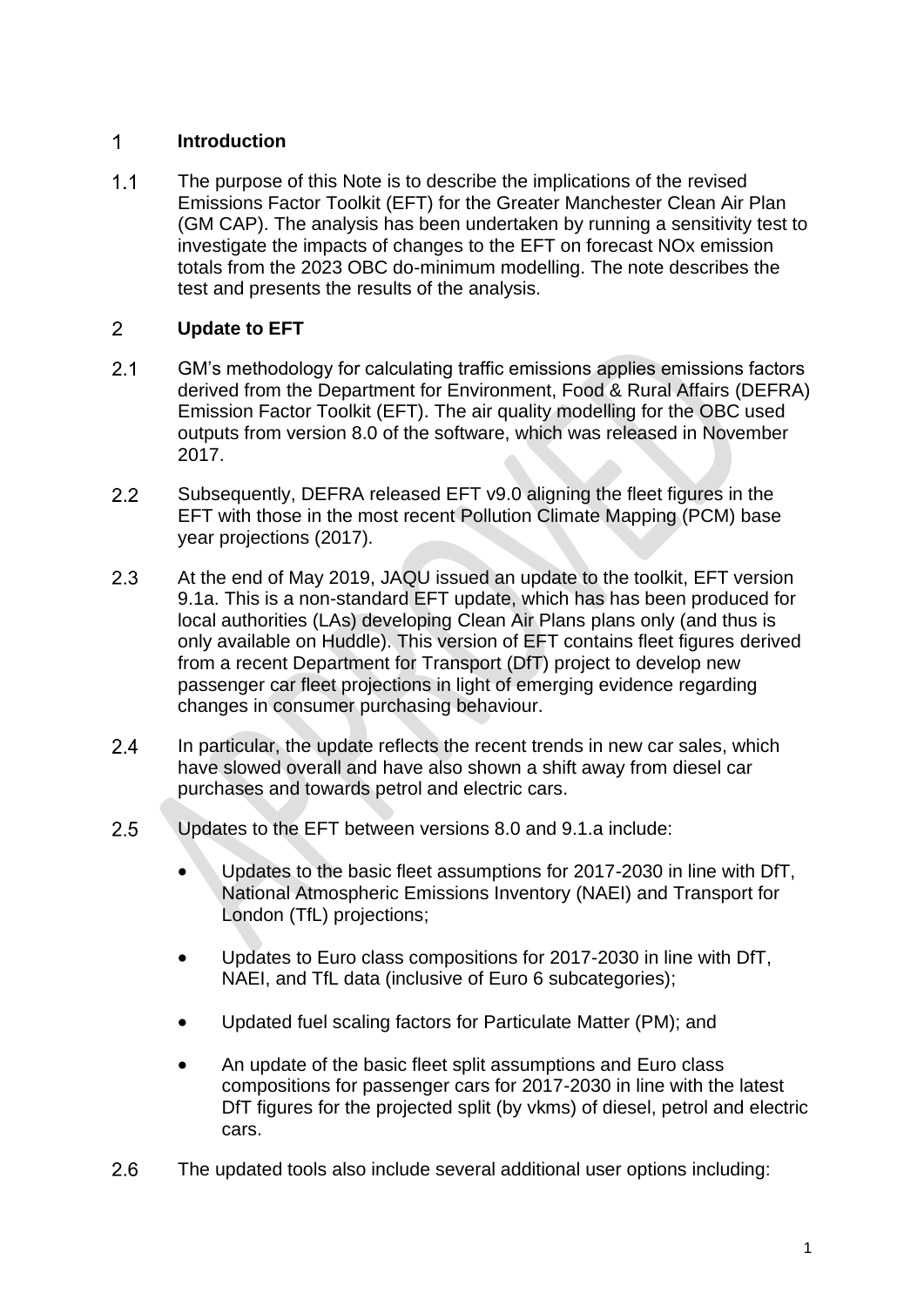- Inclusion of a new 'Advanced Fleet Projection Tool' that allows users to project their user defined Euro fleet information from a base year (e.g. a local Euro fleet derived from Automatic Number Plate Recognition (ANPR) surveys) to a future projection year;
- Inclusion of a function for projecting the proportions of diesel, petrol and electric cars from a base year of traffic monitoring to an assessment year; and
- Inclusion of CO2 emissions for User Defined Euro Classes, either entered via the Euro Compositions or Simple Entry Euro Compositions 'Advanced Options'.
- $2.7$ Further details of the EFT updates are available in 'EFT v9.0 and v9.1a release summary', DEFRA May 2019.
- $2.8$ Associated air quality modelling tools were also released, these included an updated 'NO<sub>x</sub> to NO<sub>2</sub> Calculator' and the background maps.

#### 3 **JAQU recommendations for local authorities**

- $3.1$ JAQU's assessment is that the fleet projections in EFT v9.1a represent the best evidence currently available at a national level regarding the future of the vehicle fleet. JAQU have advised that second wave authorities still developing modelling, including GM, can use the updated EFT v9.1a in modelling provided this does not result in any delay to delivery against Ministerial Direction deadlines. Alternatively, they have advised that EFT v9.1a can be used to run a sensitivity test to provide reassurance that use of this updated tool would not change the overall conclusion of the assessment, again provided this does not result in any delay to delivery against Ministerial Direction deadlines.
- $3.2$ It should be noted that, because JAQU deemed it necessary to provide NO<sup>2</sup> plan LAs with the latest DfT fleet projections as soon as possible, background maps have not been updated such that they are consistent with these fleet projections (and it is for this reason that EFT v9.1a has not been made publicly available). The latest (2017 base year) background maps are available on the LAQM website, and these maps are consistent with the fleet figures in EFT v9.0. JAQU's assessment is that it is acceptable for NO<sup>2</sup> plan LAs to use EFT v9.1a in conjunction with the 2017 base year background maps to calculate total roadside NO2 concentrations, provided that this is noted as an inconsistency in modelling methodology reports and the analytical assurance statement.
- $3.3$ The GM modelling uses the 2015 projection background mapping because the 2017 wasn't published when the GM modelling was commenced. JAQU have confirmed that the guidance with respect to the use of inconsistent background maps/tools with the EFTv9.1 holds for all reference years, including the 2015 version.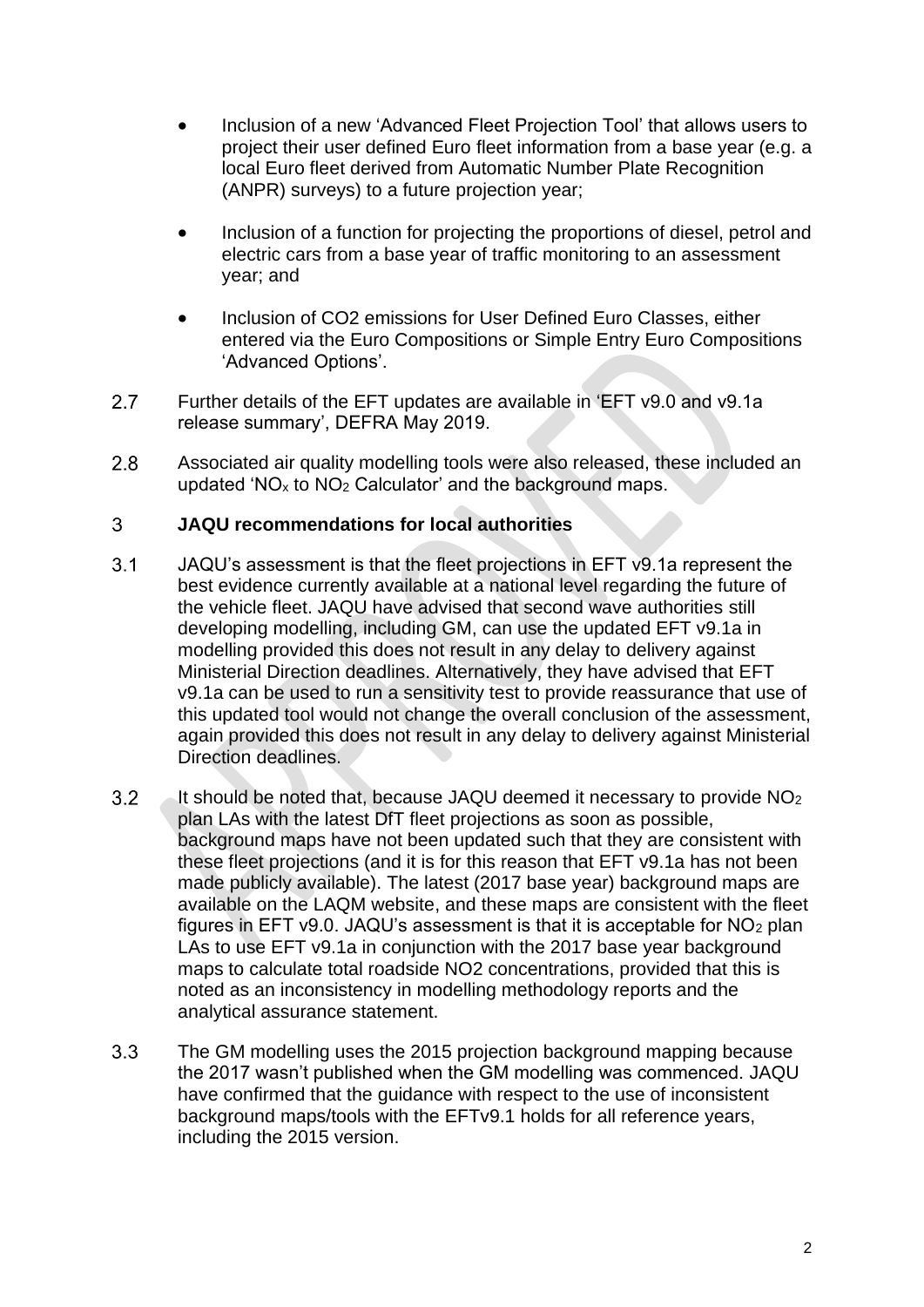$3.4$ The GM CAP OBC forecasts that compliance cannot be achieved until 2024 in the region. The relatively long forecasting window compared to other cities means that the impact of the trends underpinning the JAQU tools on the reliability of GM's modelling is potentially greater than for many cities developing plans.

#### $\overline{4}$ **GM approach to calculating traffic emissions at OBC**

- $4.1$ The base year (2016) fleet mix for the GM CAP study was derived using ANPR supplied by Greater Manchester Police (GMP). The Euro class composition for 2016 was obtained by identifying the date of registration from the licence plate number, which were matched against the date of enforcement of the relevant Euro standard to develop the Euro standard for that vehicle type. This approach was adopted because licence plates from GMP could not be issued onwards due to Data Protection, and therefore direct matching with the DVLA database was not possible.
- 4.2 The fleet mix for forecast years is estimated using a 'roll-over' model to adjust the base composition for forecast years. This approach keeps the vehicle age constant for any given future year (e.g. 2021), and then recalculates the Euro standard at this point in time. The method conserves the age distribution of the vehicle population for each vehicle/fuel type. Details of the derived Euro and fuel fleets splits are provided in the GM CAP OBC supplementary report T3 (available at [https://cleanairgm.com/outline](https://cleanairgm.com/outline-business-case)[business-case\)](https://cleanairgm.com/outline-business-case) for each forecast year.
- 4.3 Additional project specific ANPR surveys have been undertaken in 2019 at areas of predicted exceedance, and a review of the data against assumptions of age and the projection methodology has been carried out. The results of this analysis are described in the accompanying note 'Note 5 - GM ANPR Surveys: Summary of Initial Findings'. The analysis shows that there are not major differences between observed levels of compliance in the overall GM fleet between the 2016 and 2019 surveys.
- $4.4$ The road traffic emission factors for the OBC were derived using EFT version 8.0 by selecting the 'Advanced/Euro Composition' options. The appropriate Euro fleet splits were then entered in the 'UserEuro' worksheet to obtain emission rates in g/km for motorway and non-motorway road types, for speeds between 5kph and 115kph (at 5 kph intervals), for NOx and NO<sup>2</sup> to calculate f-NO2, PM<sup>10</sup> and PM2.5. These derived emission rates were then fed into GM's in-house EMIGMA (EMissions Inventory for Greater Manchester) software to derive total emissions for each pollutant and vehicle type for each link in the highway model for each modelled scenario.
- 4.5 The EMIGMA software uses information about traffic speeds and flows from the highway model in association with the fleet-weighted emission rates (described above) to calculate mass road traffic emissions broken down by vehicle type, an approach accepted by the T-IRP.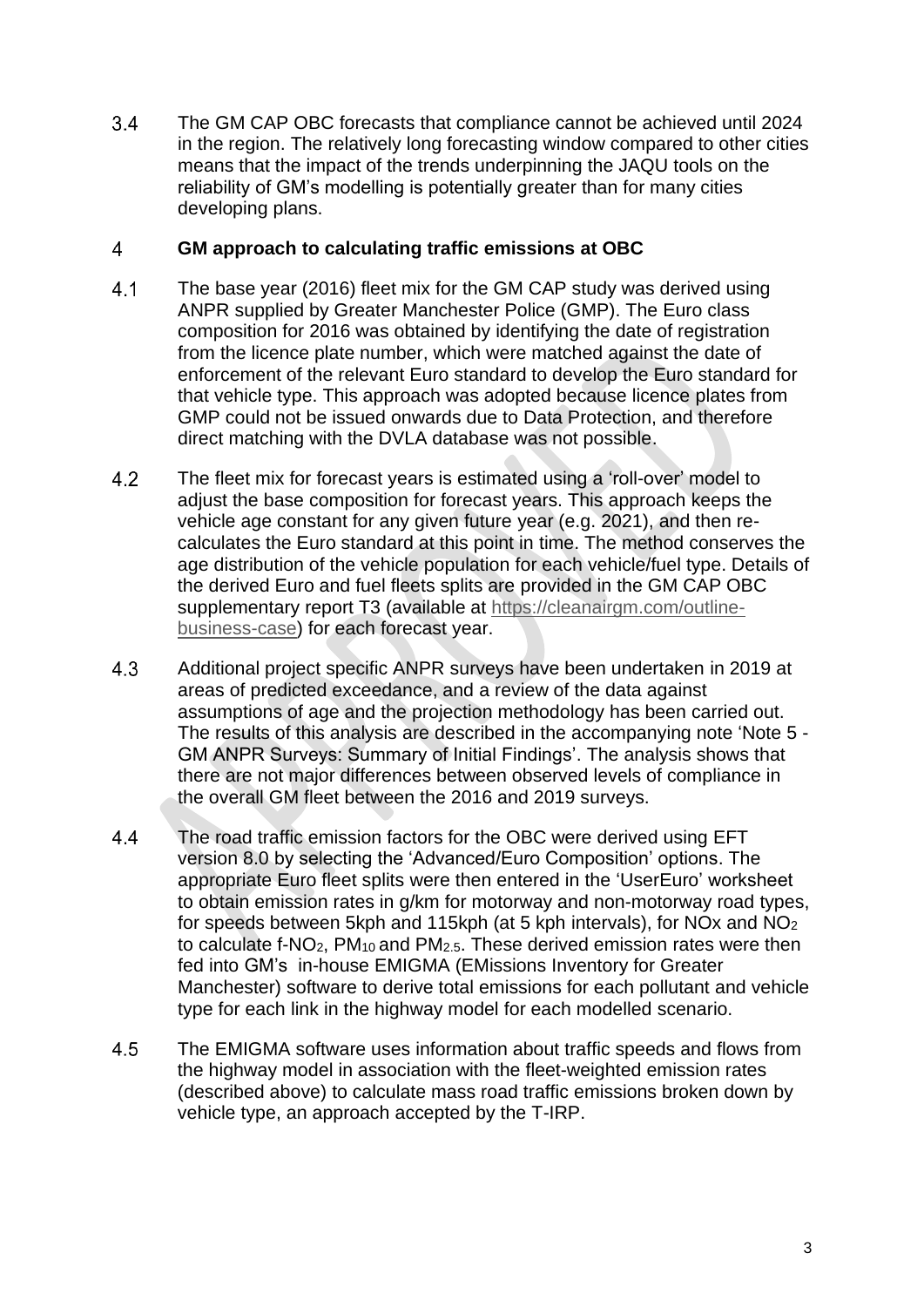- 4.6 The emission rates derived from the EFT represent the 'All Vehicle' figures from the 'Output' worksheet, which are calculated separately by vehicle type by setting the traffic flows in the 'Input Data' worksheet equal to 1 and the '% Petrol Car' figure equal to 100% to calculate petrol car rates, the '% Diesel Car' figure equal to 100% to calculate diesel car rates etc.
- $4.7$ The allvehicle emission rates include contributions from alternative technologies based on national projections. This ensures that the increased proportions of EVs and hybrids in future years are captured in the emission factors that are input to the EMIGMA software, and therefore included in the forecasts.
- 4.8 These total emissions are then input into the dispersion model. The outputs of the dispersion model for  $NO<sub>x</sub>$  and f-NO<sub>2</sub> at every monitoring site and receptor were used to calculate the f-NO<sup>2</sup> ratio for every output location for the OBC.

#### 5 **Petrol/Diesel Car Splits**

- $5.1$ The EMIGMA software uses information about petrol/diesel splits to disaggregate compliant and non-compliant vehicle flows from the highway model by fuel type.(The petrol/diesel splits are also used as part of process for building the compliant and non-compliant higway assignment matrices, to reflect differences in compliance by method of propulsion.)
- $5.2$ JAQU's guidance for forecasting petrol/diesel splits makes use of information about the ratios of petrol and diesel powered cars in the base and forecast years from national data, which is then applied to the local base year ratio (calculated from ANPR data) to obtain local forecast splits for each vehicle category.
- 5.3 Updated information about petrol/diesel splits from national data for input to the above process are not currently available. It was decided, therefore, to investigate the potential use of the new Petrol/Diesel projection tool in version 9.1.a of the EFT to forecast the Petrol/Diesel car splits in GM based on observations from our 2016 ANPR data. It appears, however, that the tool can sometime produce anomalous results, whereby forecast petrol/diesel splits do not change despite changes to the base year figures. (DEFRA have been notified about this, but the issue has yet to be resolved). As an alternative, therefore, we decided to adopt a 'mixed' approach, which used the guidance provided by JAQU (described above), but replaced the base and forecast year petrol/diesel car splits from the national data which are used in process with information about petrol/diesel splits for forecast years derived from version 9.1.a of the EFT for roads in "England, Outside London".
- 5.4 These updated forecasts produce a small increase in the forecast proportions of petrol cars for years 2018-2025 (compared to our earlier forecasts), as illustrated in **[Table 5-1](#page-6-0)**.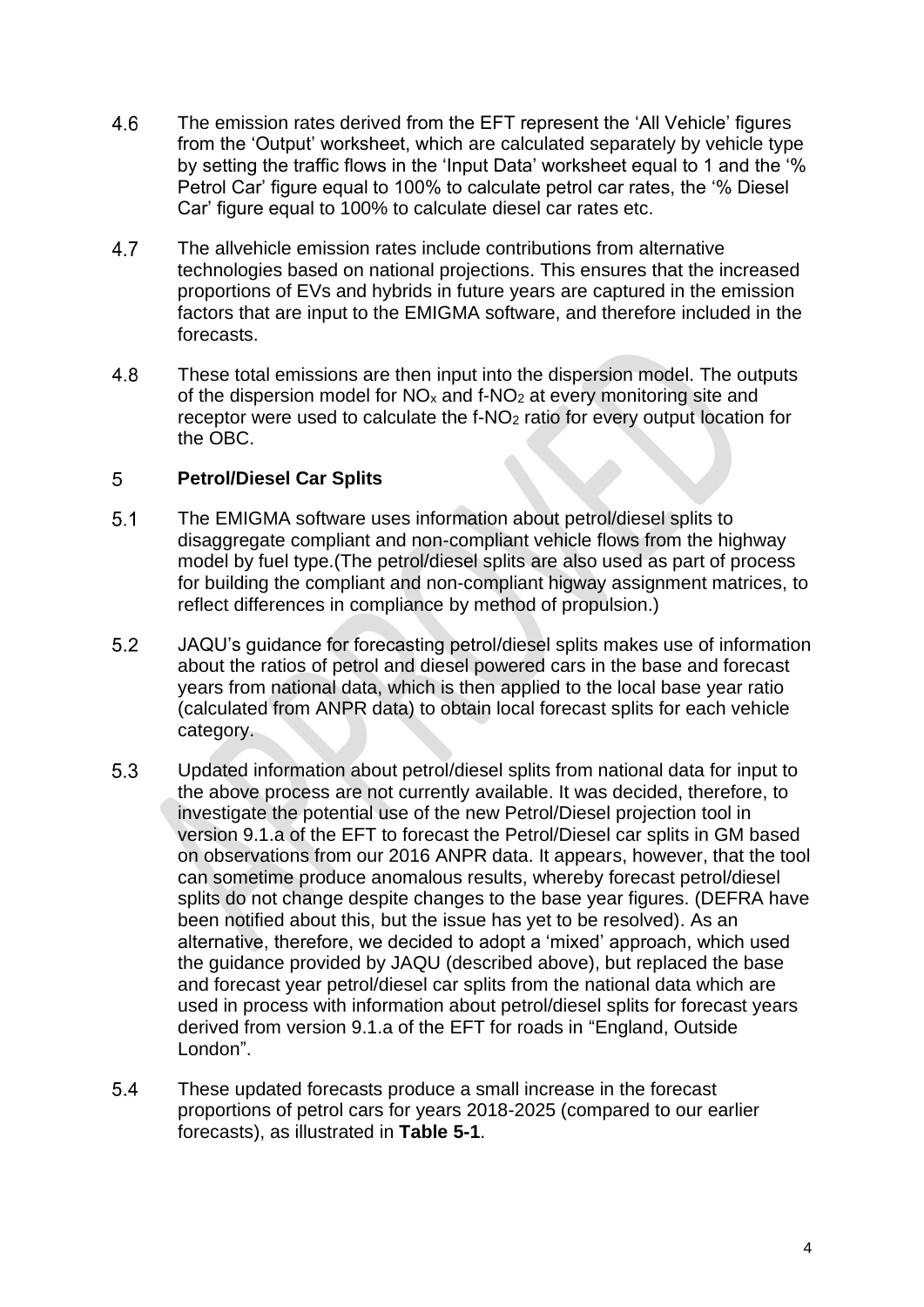### <span id="page-6-0"></span>**Table 5-1: Comparisons of GM Petrol/Diesel Split Forecasts in National Fleet Data (as applied at OBC) and the EFT v9.1a**

|                        | OBC Petrol/Diesel Splits based on<br><b>Local Fleet Projection Methodology</b><br>and National Fleet Data from Table 1 |                        |                 | <b>Revised Petrol/Diesel Splits based</b><br>on Local Fleet Projection<br>Methodology, but replacing National<br>Fleet data from Table 1 with<br>information about the Basic Fleet<br>Split from Version 9.1.a of the EFT |                 |                        |                 |                        |
|------------------------|------------------------------------------------------------------------------------------------------------------------|------------------------|-----------------|---------------------------------------------------------------------------------------------------------------------------------------------------------------------------------------------------------------------------|-----------------|------------------------|-----------------|------------------------|
|                        | <b>Cars inc Taxis</b><br>Cars exc Taxis                                                                                |                        |                 | Cars inc Taxis<br>Cars exc Taxis                                                                                                                                                                                          |                 |                        |                 |                        |
| Percentage<br>Journeys | Petrol<br>Car %                                                                                                        | <b>Diesel</b><br>Car % | Petrol<br>Car % | <b>Diesel</b><br>Car %                                                                                                                                                                                                    | Petrol<br>Car % | <b>Diesel</b><br>Car % | Petrol<br>Car % | <b>Diesel</b><br>Car % |
| GM 2016                | 50.7                                                                                                                   | 49.3                   | 54.1            | 45.9                                                                                                                                                                                                                      | 50.7            | 49.3                   | 54.1            | 45.9                   |
| GM 2017                | 49.2                                                                                                                   | 50.8                   | 52.6            | 47.4                                                                                                                                                                                                                      | 48.9            | 51.1                   | 52.4            | 47.6                   |
| GM 2018                | 48.2                                                                                                                   | 51.8                   | 51.7            | 48.4                                                                                                                                                                                                                      | 50.2            | 49.8                   | 53.7            | 46.3                   |
| GM 2019                | 47.7                                                                                                                   | 52.3                   | 51.2            | 48.8                                                                                                                                                                                                                      | 50.4            | 49.6                   | 53.8            | 46.2                   |
| GM 2020                | 47.7                                                                                                                   | 52.3                   | 51.1            | 48.9                                                                                                                                                                                                                      | 50.7            | 49.3                   | 54.2            | 45.9                   |
| GM 2021                | 47.8                                                                                                                   | 52.2                   | 51.2            | 48.8                                                                                                                                                                                                                      | 51.3            | 48.7                   | 54.7            | 45.3                   |
| GM 2022                | 48.1                                                                                                                   | 51.9                   | 51.5            | 48.5                                                                                                                                                                                                                      | 51.9            | 48.1                   | 55.3            | 44.7                   |
| GM 2023                | 48.6                                                                                                                   | 51.5                   | 52.0            | 48.0                                                                                                                                                                                                                      | 52.6            | 47.4                   | 56.0            | 44.0                   |
| GM 2024                | 49.2                                                                                                                   | 50.8                   | 52.7            | 47.4                                                                                                                                                                                                                      | 53.4            | 46.6                   | 56.8            | 43.2                   |
| GM 2025                | 50.2                                                                                                                   | 49.8                   | 53.6            | 46.4                                                                                                                                                                                                                      | 54.3            | 45.7                   | 57.7            | 42.3                   |

The results are in line with expectations, with the new projections showing  $5.5$ lower diesel proportions in future years and the difference between the old and new projections increasing over time. The updated results for 2023 indicate that approximately 56% of cars (excluding taxis) are forecast to be petrol powered, with 44% of cars being diesel powered. The earlier forecasts assumed that 52% of cars would be petrol powered with 48% of cars being diesel powered.

#### 6 **Sensitivity test applying EFT v9.1a to 2023 GM OBC Do-Minimum**

- $6.1$ The revised petrol/diesel splits described above were used as inputs to the sensitivity test to produce revised NO<sub>x</sub> forecasts for the 2023 OBC dominimum modelling. The sensitivity test was implemented in four steps:
	- First updated emission factors and petrol/diesel splits were calculated as described above;
	- Next, updated assignment matrices (for compliant and non-compliant vehicle types), which were consistent with the new fleet forecasts were formed;
	- Next, the updated matrices were assigned to the highway networks and the networks 'converged'; and
	- Finally, modelled flows and speeds from the assignments were input to EMIGMA to calculate mass emission totals for the test.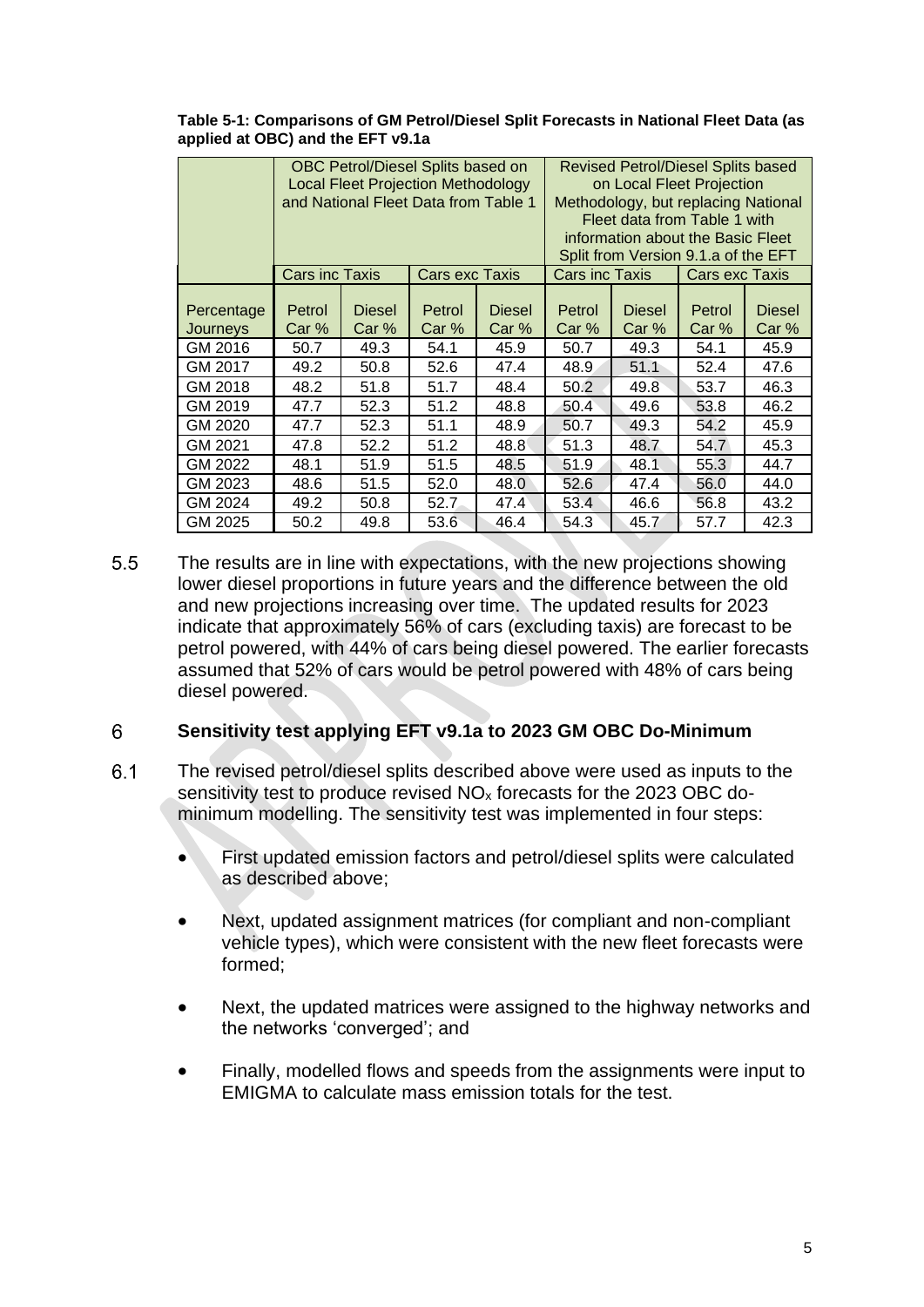#### $\overline{7}$ **Inplications of The EFT Update for the GM CAP**

- $7.1$ Changes in modelled vehicle kilometre totals are shown in **[Table 7-1](#page-8-0)**. The results show that non-compliant car vehicle kilometre totals for the test are approximately 5% lower compared to the OBC do-minimum forecast. Noncompliant Taxi vehicle kilometres are approximately 3% lower than OBC dominimum. Compliant car and Taxi flows for the test are approximately 1% greater than the OBC do-minimum totals, in both the Regional Centre and across GM as a whole. This reflects the changes to the petrol/diesel splits highlighted in **[Table 5-1](#page-6-0)**, and higher rates of compliance for petrol powered vehicles.
- $7.2$ Modelled vehicle kilometre totals for other vehicle types (including LGVs) have not changed, as these vehicle types were assumed to be diesel powered in the modelling and are not therefore affected by the changes to the forecast petrol/diesel splits.
- $7.3$ Changesin mass  $NO<sub>x</sub>$  emission totals are shown in
- $7.4$
- $7.5$ **[Table](#page-8-1) 7-2**, for all vehicles combined. The results indicate that  $NO<sub>x</sub>$  emissions in the Regional Centre are approximately 0.5% lower for the test compared to the OBC do-minimum figure, with corresponding reductions of approximately 3% for GM as a whole.
- 7.6 In general, the  $NO<sub>x</sub>$  impacts of the test are less marked in the Regional Centre because the changes to the EFT mainly affect the proportions of petrol and diesel powered cars/taxis, and emissions from these vehicle types are proportionally lower in in the central area, where emissions from buses are more significant.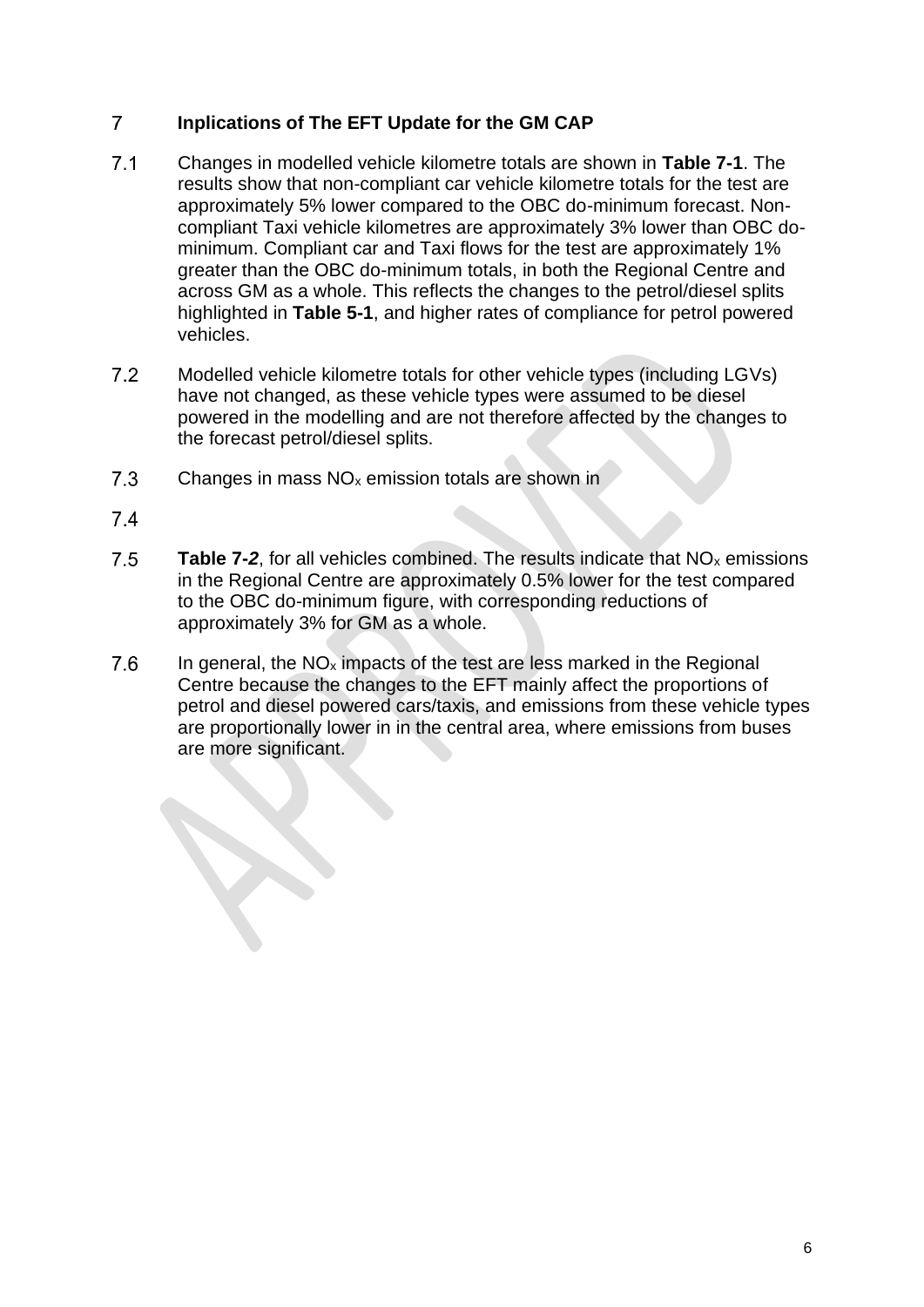<span id="page-8-1"></span>

|                       |                | <b>Regional Centre</b> |          | <b>GM</b>     |                            |          |  |
|-----------------------|----------------|------------------------|----------|---------------|----------------------------|----------|--|
| <b>Vehicle Type</b>   | <b>OBC DM</b>  | Sensitivity<br>Test    | % Change | <b>OBC DM</b> | <b>Sensitivity</b><br>Test | % Change |  |
| <b>Compliant Car</b>  | 48             | 48                     | 0.8%     | 11,525        | 11,620                     | 0.8%     |  |
| Non-Compliant Car     | 8              | 8                      | $-4.8%$  | 1,971         | 1,877                      | $-4.8%$  |  |
| All Car               | 56             | 56                     | $0.0\%$  | 13,496        | 13,497                     | 0.0%     |  |
| Compliant LGV         | $\overline{7}$ | $\overline{7}$         | 0.1%     | 1,911         | 1,911                      | 0.0%     |  |
| Non-Compliant LGV     | 3              | 3                      | 0.1%     | 903           | 903                        | $0.0\%$  |  |
| <b>AII LGV</b>        | 10             | 10                     | 0.1%     | 2,814         | 2,815                      | 0.0%     |  |
| Compliant OGV         | 1              | 1                      | 0.0%     | 848           | 848                        | 0.0%     |  |
| Non-Compliant OGV     | 0              | 0                      | 0.1%     | 185           | 185                        | 0.0%     |  |
| All OGV               | 1              | 1                      | 0.0%     | 1,032         | 1,032                      | 0.0%     |  |
| <b>Compliant Taxi</b> | 3              | 3                      | 0.9%     | 677           | 683                        | 0.8%     |  |
| Non-Compliant Taxi    | 1              | 1                      | $-3.1%$  | 189           | 184                        | $-2.8%$  |  |
| All Taxi              | 4              | 4                      | 0.0%     | 866           | 866                        | 0.0%     |  |
| <b>Bus</b>            | 6              | 6                      | 0.0%     | 118           | 118                        | 0.0%     |  |
| Total                 | 77             | 77                     | 0.0%     | 18,327        | 18,328                     | 0.0%     |  |

## <span id="page-8-0"></span>**Table 7-1: Annual Vehicle KM Totals for Compliant and Non-Compliant Vehicle Types (Millions, 2023)**

| Table 7-2: 2023 NOx Emissions (Tonnes Per Year) |  |  |  |
|-------------------------------------------------|--|--|--|
|                                                 |  |  |  |

| Location                  | <b>OBC Do Minimum</b> | <b>Sensitivity Test</b> | % Change |  |
|---------------------------|-----------------------|-------------------------|----------|--|
| <b>Regional Centre</b>    | 55                    | 55                      | $-0.5\%$ |  |
| <b>Greater Manchester</b> | 6,385                 | 6.217                   | $-2.6\%$ |  |

*Notes: Totals may not sum due to rounding.*

#### 8 **Summary**

- $8.1$ This Note has investigated the implications of the revised Emissions Factor Toolkit for the GM CAP. The analysis has been undertaken by running a sensitivity test to investigate the impacts of changes to the EFT on forecast NOx emission totals from the 2023 OBC do-minimum modelling.
- 8.2 The results of the analysis indicate that mass  $NO<sub>x</sub>$  emissions across the County as a whole have reduced by approximately 3% compared to the OBC figure. The changes in petrol/diesel car splits will also have implications for NO<sup>2</sup> concentrations, with petrol cars having lower primary NO<sup>2</sup> emissions compared to diesel. The implications of this are reported separately in the note 'TfGM CAP Option for Consultation Modelling Summary v0.3 FINAL for JAQU 23-10-19'.